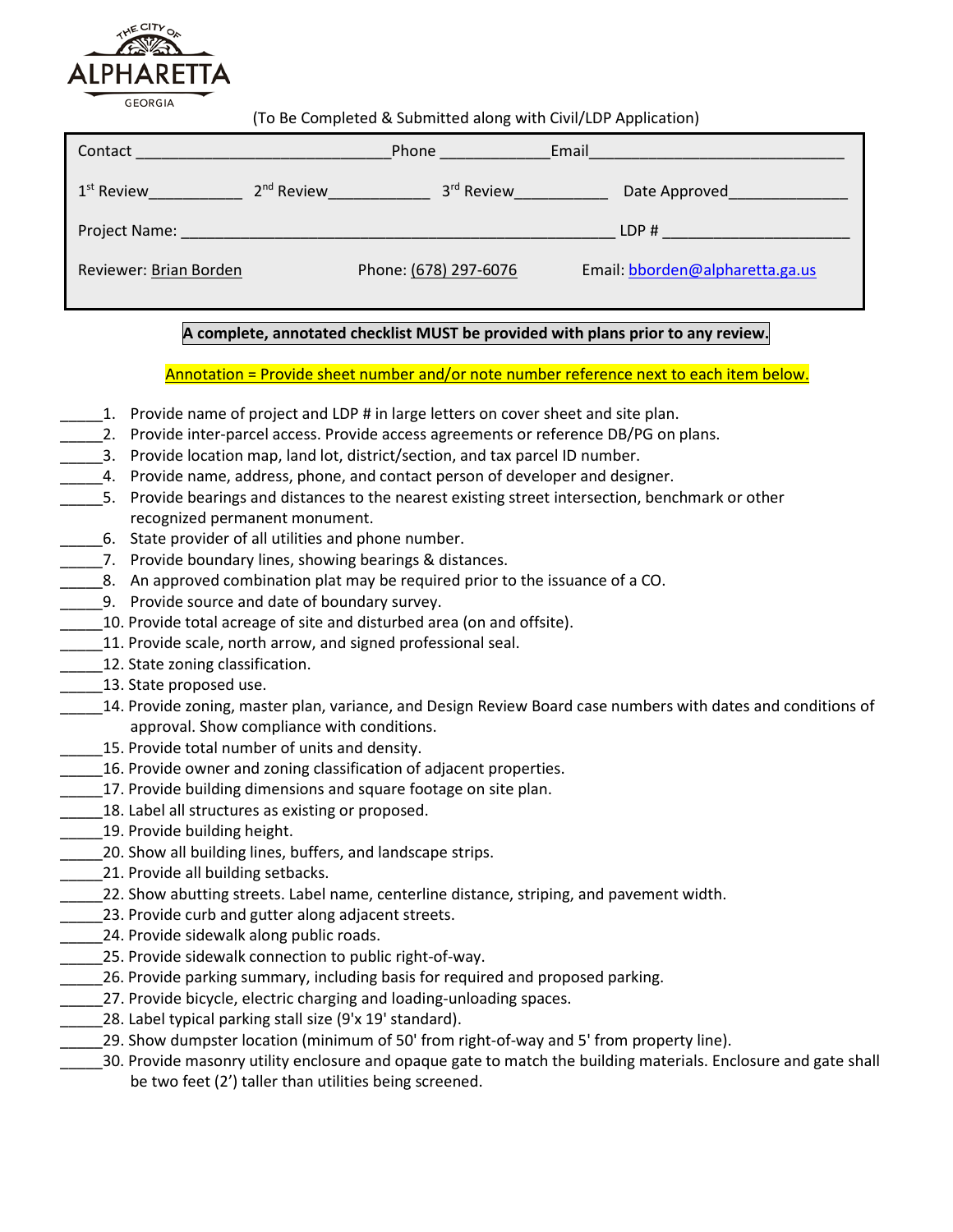

**GEORGIA** 

- \_\_\_\_\_31. Show parking lights, fire hydrants, transformers and other underground utilities on landscape plan. Demonstrate that they do not conflict with landscaping.
- \_\_\_\_\_32. Each parking lot shade tree island must be 200 square feet minimum soil area (label), which does not contain any utilities, transformers, etc.
- \_\_\_\_\_33. Provide detention pond screening. Trees are not allowed on the detention pond dam or within the access easement.
- 34. Submit a water usage analysis and conservation plan. The water usage analysis and reduction plan shall be designed to establish a goal of not less than a ten percent (10%) reduction in the anticipated annual water usage by the project. See requirements a[t www.alpharetta.ga.us](http://www.alpharetta.ga.us/) (commercial projects only).
- \_\_\_\_\_35. Provide wetlands status.
- \_\_\_\_\_36. Show limits of disturbance.
- 37. Show all sanitary sewer easements on site, utility and landscape plans.
- \_\_\_\_\_38. Label all sanitary sewer lines as existing or proposed, and public or private.
- \_\_\_\_\_39. Show limits of disturbance for off-site sewer on all plans.
- \_\_\_\_\_40. Complete and return for approval the Development Fee and Bond Calculation Excel file. Please note: The development fee, erosion control bond, tree bond, existing roads improvement bond, and tree recompense (if applicable) must be paid/posted prior to LDP sign-off.
	- \_\_\_\_\_41. Provide address request form to Ben Kern (678-297-6077 or [bkern@alpharetta.ga.us\)](mailto:bkern@alpharetta.ga.us) for all commercial projects without addressing.
	- \_42. Provide waste generation calculations and notes as per below (for commercial projects only).

| <b>Type of Development</b>                   | <b>Daily Generation Factor</b>                                 |  |  |
|----------------------------------------------|----------------------------------------------------------------|--|--|
| Cafeteria                                    | 1 lb/meal served                                               |  |  |
| Church                                       | 1 lb/100 sf                                                    |  |  |
| Grocery Store, not Inc. Food Service         | 100 lbs corrugated/\$1000 in sales + 65 lbs/\$1000 other waste |  |  |
| Hotel                                        | 3.2 lbs/room                                                   |  |  |
| Hospital                                     | 16 lbs/bed                                                     |  |  |
| Manufacturing, 1-400 Employees               | 3 lbs/employee                                                 |  |  |
| Manufacturing, 401-3000 Employees            | 7 lbs/employee                                                 |  |  |
| Office, No Food Service                      | 1 lb/100 sf                                                    |  |  |
| Office with Vending Machine                  | 1.5 lbs/100 sf                                                 |  |  |
| Office with Food Service                     | 1 lb/100 sf + 1 lb/meal served                                 |  |  |
| <b>Recreation Use</b>                        | 0.5 lb/100 sf                                                  |  |  |
| Residential                                  | 5 lbs/person                                                   |  |  |
| Restaurant                                   | 1.5 lbs/meal served                                            |  |  |
| Restaurant, Fast Food (Inc. Fast Food within | 200 lbs/\$1000 in sales                                        |  |  |
| Another Use)                                 |                                                                |  |  |
| Retail, not including Food Service           | 2.5 lbs/100 sf OR                                              |  |  |
| Retail, not including Food Service           | 75 lbs corrugated/\$1000 in sales + 15 lbs/\$1000 other waste  |  |  |
| Retirement Home, No Food Service             | 5 lbs/person                                                   |  |  |
| Retirement Home with Food Service            | 5 lbs/person + 1 lb/meal served                                |  |  |
| School, Day Care                             | 1 lb/person                                                    |  |  |
| Sports Arena                                 | 1 lb/spectator + 1 lb/employee                                 |  |  |
| Warehouse                                    | 1 lb/100 sf                                                    |  |  |

A. Calculate daily waste generation based on the following table: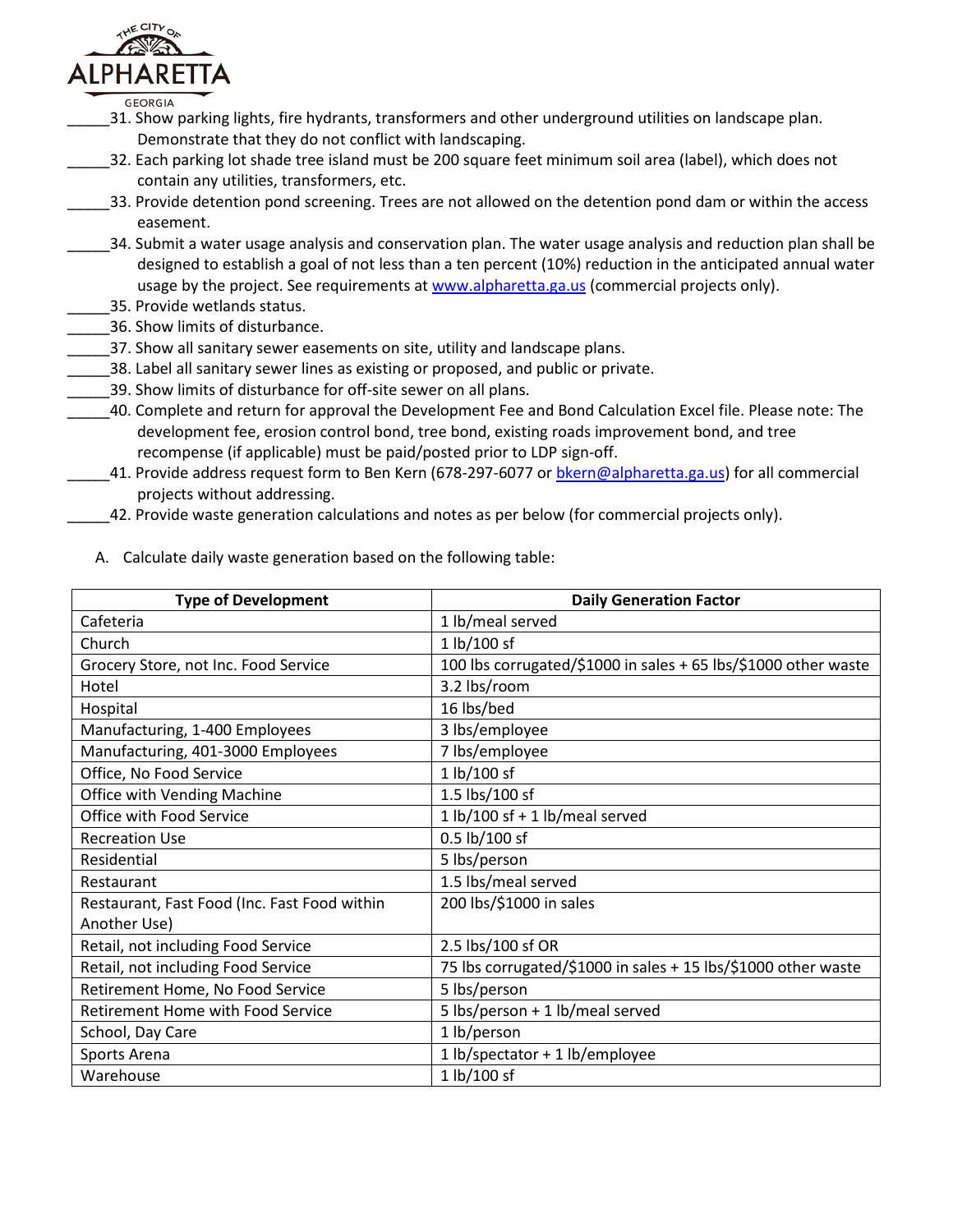

B. Provide the frequency of pick-up service and calculate the storage volume required for your project. Provide a minimum of 25% storage for recyclables.

- C. Use the following to convert weight to area:
	- 150-lbs/ cubic yard (cy) for office/ dry trash or recyclables
	- 40 lbs/ cy (loose) or 900 lbs/ bale for cardboard
	- $\bullet$  1 cy = 205 gallons
- D. Calculate the required recyclable container size based on the following:

| <b>Container</b>         | Volume (cy) | <b>Capacity (Weight in lbs)</b> | Dimensions (Width x Depth x Height) |
|--------------------------|-------------|---------------------------------|-------------------------------------|
| Rolling Cart, 95 gallons | 0.47        | 70                              | 34" x 34" x 44"                     |
| Front Load, 2 cy         | 2.33        | 350                             | 6 x 3 x 3.5                         |
| 6 cy                     | 6.11        | 915                             | 6x5.5x5                             |
| 8 cy                     | 8           | 1,200                           | 6x6x6                               |
| Compactor, 20 cy         | 20          | 3,000                           | 8 x 20                              |
| 30 cy                    | 30          | 4,500                           | <b>Height Varies</b>                |
| 40 cy                    | 40          | 6,000                           |                                     |

E. Label location, size, type and dimensions of the required recycling bin(s) on the site plan. The area required is determined by the waste generation analysis and must be accommodated within the dumpster enclosure. Sufficient area must also be provided to accommodate the Fulton County Health requirements, which must be included on the plans.

- 43. Provide the following under "COMMUNITY DEVELOPMENT NOTES":
- 1. An 18-month performance and maintenance bond will be required for all landscaping and irrigation.
- 2. Parking lot lights will be located outside of landscape islands. Site lighting must be approved by the zoning department prior to issuance of electrical permit.
- 3. The owner is responsible for annual reporting of the waste generation for this project on an ongoing basis. The waste generation analysis must demonstrate a 25% overall waste reduction due to recycling.
- 4. Off street parking shall be provided and maintained throughout construction.
- 5. All revisions to these plans must be submitted to the City of Alpharetta Community Development Department prior to continuing construction.
- 6. All rooftop appurtenances, satellite dishes and/ or other communication devices will be screened from all public rights-of-way.
- 7. All temporary and permanent signs to be permitted separately.
- 8. Contact the following departments for approval of the permanent Certificate of Occupancy: Community Development, Arborist, Traffic Engineering, and Fire Marshal. Allow a minimum of a 3-day notice for a site inspection appointment.
- 9. On-site burial is not allowed.
- 10. An engineer's certification will be required for all retaining walls prior to issuance of the certificate of occupancy. All retaining walls greater than 4-feet in height must obtain a building permit.
- 11. Irrigation notes:
	- a. Irrigation systems are not allowed within the public right-of-way. (Systems will be allowed inside medians if an indemnification letter is provided absolving the City of Alpharetta of any responsibility for damages.)
	- b. Irrigation spray onto public roadways is not allowed.
	- c. Irrigation systems must be shut off or operated manually during winter months to prevent unnecessary ice on roads.